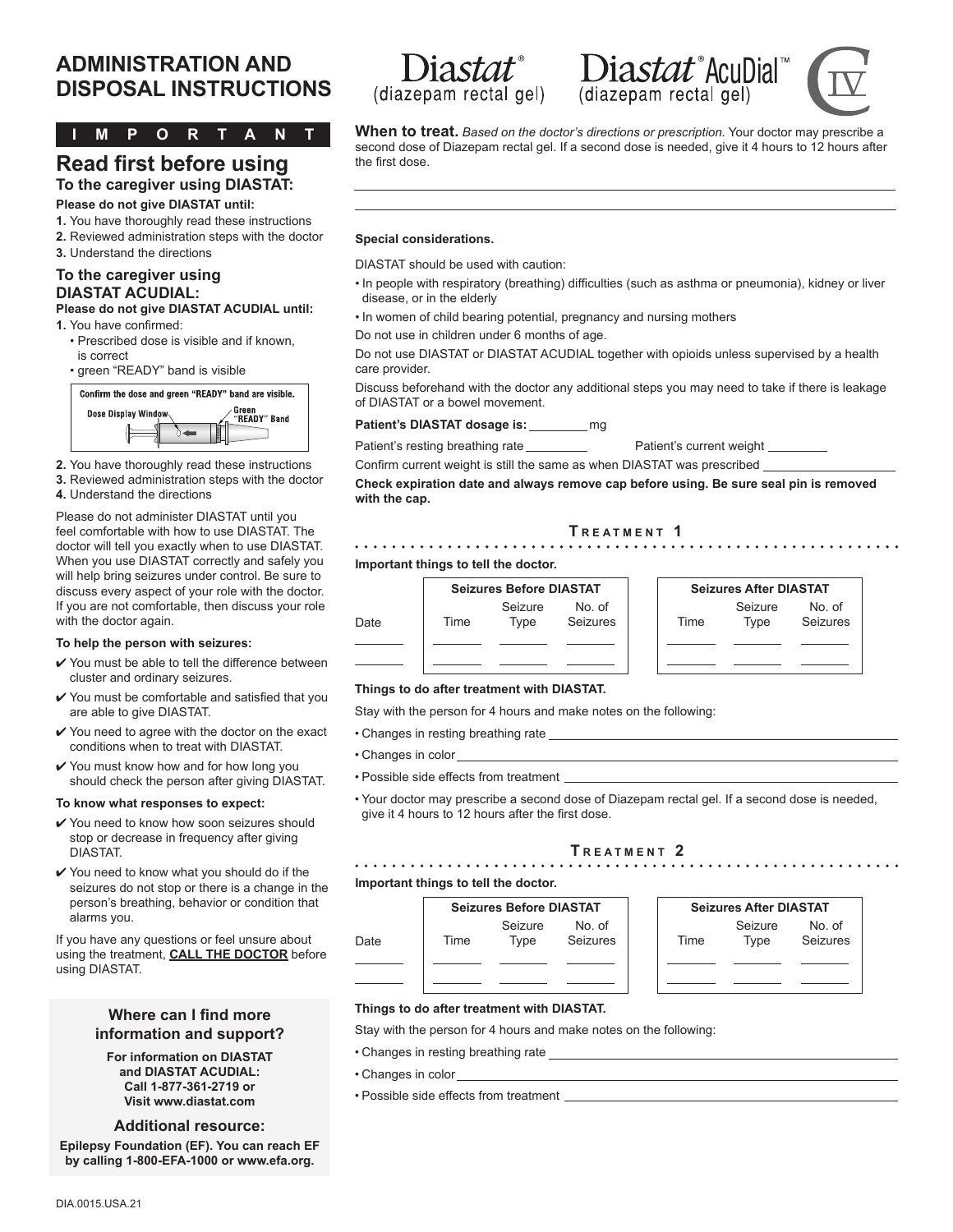## **HOW TO ADMINISTER AND DISPOSAL**

# (diazepam rectal gel)

# Diastat® Diastat®AcuDial®<br>epam rectal gel) (diazepam rectal gel)





#### **CALL FOR HELP IF ANY OF THE FOLLOWING OCCUR**

- Seizure(s) continues 15 minutes after giving DIASTAT or per the doctor's instructions:
- Seizure behavior is different from other episodes.
- You are alarmed by the frequency or severity of the seizure(s).
- You are alarmed by the color or breathing of the person.
- The person is having unusual or serious problems.

#### **Local Emergency Number:**

*(please be sure to note if your area has 911)*

#### **Doctor's Number:**

**lnformation for Emergency Squad:**

*Time DIASTAT given:* 

*Dose:* 

#### PLEASE SEE IMPORTANT SAFETY INFORMATION ON PAGE 3.

**Please see accompanying full Prescribing Information including Boxed Warning for risks from concomitant use with opioids; abuse, misuse, and addiction; and dependence and withdrawal reactions.**

 $4 +$